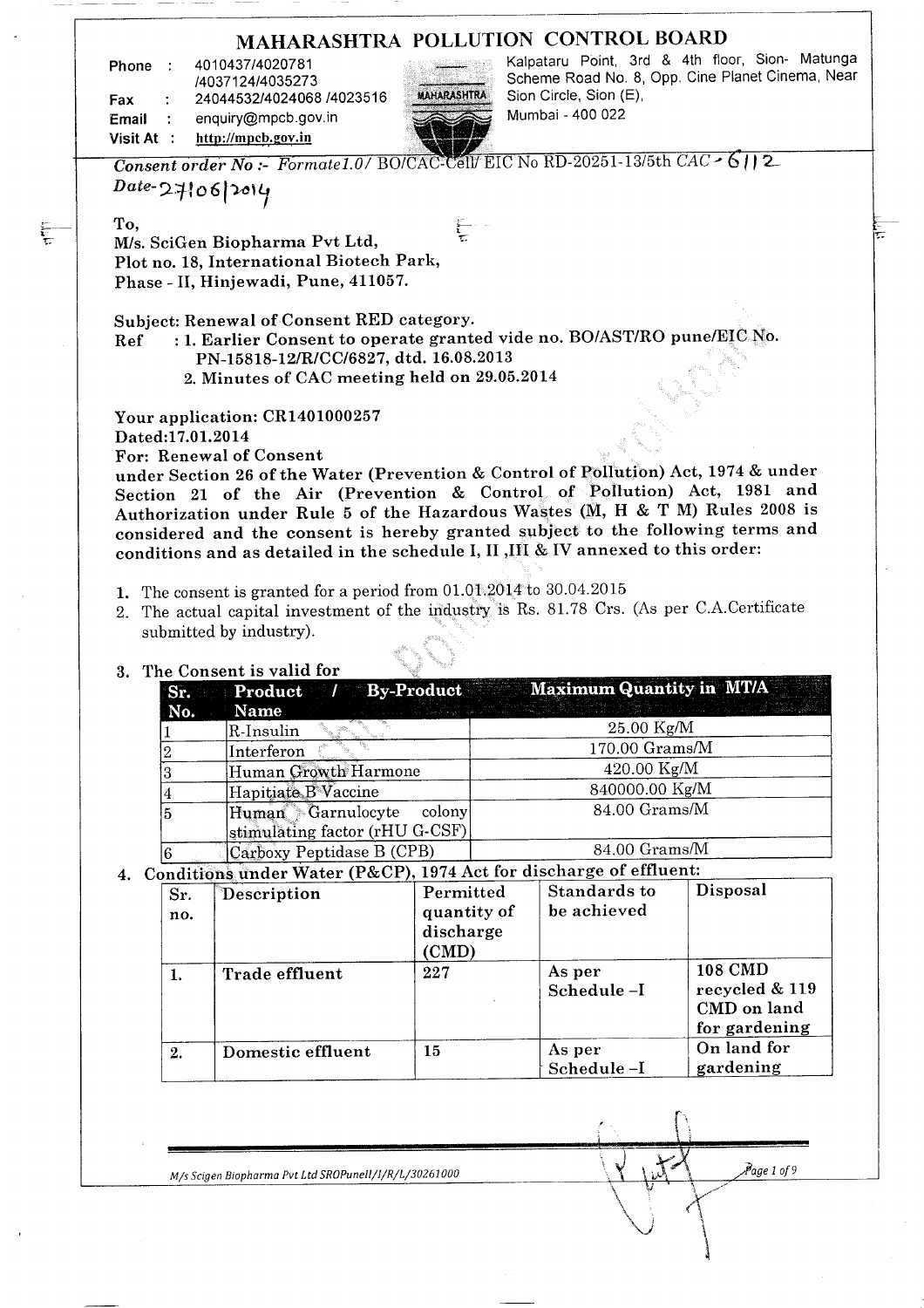# **5. Conditions under Air (P& CP) Act, 1981 for air emissions:**

| Sr. | onditions under Air (F& UI) Act, 1901 for an emissions:<br>Description of stack /<br>source | Number of Stack            | <b>Standards to be</b><br>achieved |
|-----|---------------------------------------------------------------------------------------------|----------------------------|------------------------------------|
| no. | DG Set 1250 KVA                                                                             |                            | As per Schedule -II                |
| -2. | Boiler(2 nos, 1 stand-by)                                                                   | $\pm 1$ no. combined stack | As per Schedule -II                |

# **(^Conditions about Non Hazardous Wastes:**

| Sr.<br>no.       | onditions about Non makes<br><b>Type Of Waste</b>            | Quantity &<br><b>U</b> oM | Treatment | Disposal       |
|------------------|--------------------------------------------------------------|---------------------------|-----------|----------------|
| 1                | Packing<br>material                                          | $0.30$ Ton/Y              |           | By Sale        |
| $\mathbf{2}$     | Office waste<br>material                                     | $0.40$ Ton/Y              |           | By Sale        |
| 3                | Air Filter Liquid                                            | 836 Nos/Y                 |           | By Sale        |
| $\boldsymbol{4}$ | Contaminated &<br>disposal hand<br>gloves, aprons,<br>cloths | $0.30$ Ton/Y              |           | By Sale        |
| 5                | Resins from DM<br>plant                                      | 1680 Ltrs/A               |           | By Sale        |
| 6                | Canteen Waste                                                | $0.60$ Ton/Y              |           | Used as manure |
| 7                | Broken glass                                                 | $0.30$ Ton/ $y$           |           | By Sale        |
| 8                | Used Oil from<br>eatables                                    | $0.04$ Ton/Y              |           | By Sale        |

### **7. Conditions under Hazardous Waste (MH & TM) Rules, 2008 for treatment and** onditions under mazardous<br>interactions and our waste:

|                | Sr. Type Of Waste                                          |      | <b>Category Quantity</b> | UOM Treatment Disposal |                      |
|----------------|------------------------------------------------------------|------|--------------------------|------------------------|----------------------|
| No.<br>1       | Residues and<br>wastes*                                    | 28.1 | $235$ Kg/M               | $\cdots$               | To<br><b>CHWTSDF</b> |
| $\overline{2}$ | Spent catalyst / spen 28.2<br>carbon                       |      | $65 \text{ Kg/M}$        | $\cdots$               | To<br><b>CHWTSDF</b> |
|                | Date-expired,<br>discarded and off-<br>specification drugs | 28.3 | $50 \text{ Kg/M}$        | $\cdots$               | To<br><b>CHWTSDF</b> |
| $\overline{4}$ | Spent mother<br>liquor                                     | 28.4 | 8 M3 /D                  | $\cdots$               | To<br><b>CHWTSDF</b> |
|                | Chemical sludge<br>from waste water<br>treatment           | 34.3 | 6 MT/M                   |                        | To<br><b>CHWTSDF</b> |
|                | Chemical sludge,<br>oil and grease<br>skimming residues    | 34.4 | $9$ Kg/M                 |                        | To<br><b>CHWTSDF</b> |

! *r*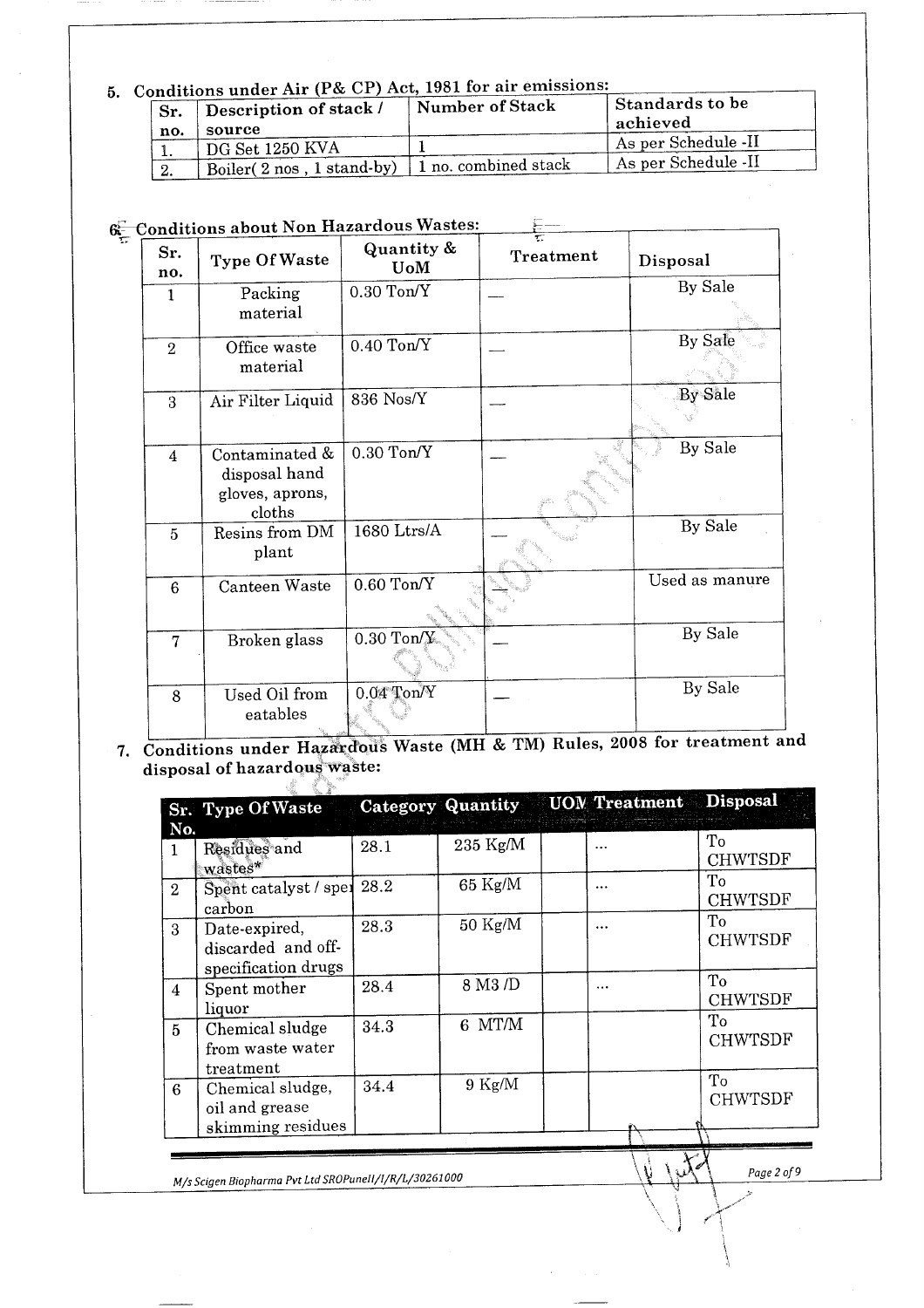- 8. The Board reserves the right to review, amend, suspend, revoke etc. this consent and the same shall be binding on the industry.
- 9. This consent should not be construed as exemption from obtaining necessary NOC/permission from any other Government authorities.

Maharashfra Pollution Control Board

For and on behalf of the

 $($  Rajeq $\dot{\mathbf{v}}$  Kumar Mital, IAS) Me mb'er Secretary

|         | Received Consent fee of -         |        |            |                  |
|---------|-----------------------------------|--------|------------|------------------|
| Sr.     | Amount(Rs.) DD. No. Date Drawn On |        |            |                  |
| No.     |                                   |        |            |                  |
|         | 125000.0                          | 001170 | 23.12.2013 | <b>HDFC Bank</b> |
|         | 25000.0                           | 001397 | 31.01.2014 | <b>HDFC Bank</b> |
| $\cdot$ | 41,666                            | 013526 | 13.06.2014 | <b>HDFC Bank</b> |

Copy to:

- 1. Regional Officer -Pune and Sub-Regional Officer- SRO Pune-II MPCB, They are directed to ensure the compliance of the consent conditions.
- 2. Chief Accounts Officer, MPCB, Mumbai.
- 3. CC/CAC desk- for record & website updation purposes.

*M/s Scigen Biopharma Pvt Ltd SROPuneIl/l/R/L/30261000 Page 3 of 9*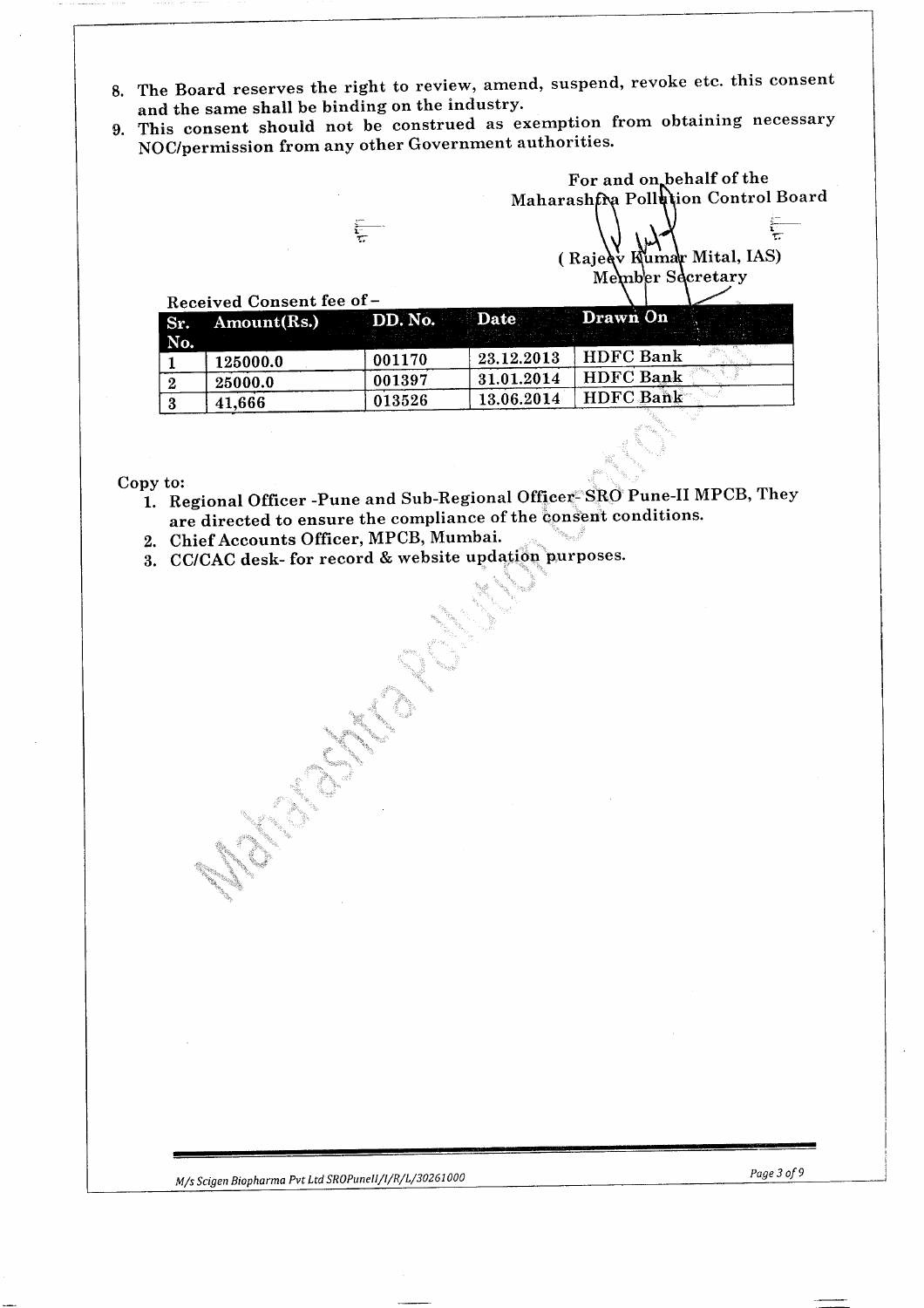#### Schedule-I

Terms & conditions for compliance of Water Pollution Control:

- 1) A] As per your application, you have provided the Effluent Treatment Plant (ETP) with the design capacity of 405 CMD.
- BJ-The Applicant shall operate the treatment plant-(ETP) to treat the trade ^effluent so as to achieve the following standardsrprescribed by the Board or under EP Act, 1986 and Rules made there under from time to time, whichever is stringent.

|     | <b>Sr No. Parameters</b>         | Standards prescribed by<br>Board (If any)        |  |  |
|-----|----------------------------------|--------------------------------------------------|--|--|
|     | I. Compulsory<br>Parameters      | Limiting Concentration in<br>mg/l, except for pH |  |  |
| 01  | рH                               | $5.5 - 9.0$                                      |  |  |
| 02  | Oil & Grease                     | 10                                               |  |  |
| ÒЗ  | BOD (3 days 27oC)                | 30                                               |  |  |
| 04  | Suspended Solids                 | 100                                              |  |  |
| 05  | $\mathop{\mathrm{COD}}\nolimits$ | 250                                              |  |  |
| 06  | Chloride                         | 600                                              |  |  |
| 107 | Sulphate                         | 1000                                             |  |  |
| 08  | TDS                              | $2100\,$                                         |  |  |

- C ) The treated effluent shall be recycled in the process (108 CMD) and remaining (119 CMD) shall be disposed on land for gardening.
- 2) A.] As per your consent application, you have provided the septic tanks and soak pits.

B] The Applicant shall operate the sewage treatment system to treat the sewage so as to achieve the following standards/ prescribed under EP Act, 1986 and Rules made there under from time to time, whichever is stringent.

| (1) | Suspended Solids. Not to exceed |               | $50 \text{ mg/l.}$  |
|-----|---------------------------------|---------------|---------------------|
| (2) | BOD 3 days 27oC. Not to exceed  |               | $30 \text{ mg/l}$ . |
| (3) | $\mathbf{COD}$                  | Not to exceed | $100$ mg/l.         |

- C] The treated domestic Effluent shall be used on gardening.
- 3) The Board reserves its rights to review plans, specifications or other data relating to plant setup for the treatment of waterworks for the purification thereof & the system for the disposal of sewage or trade effluent or in connection with the grant of any consent conditions. The Applicant shall obtain prior consent of the Board to take steps to establish the unit or establish any treatment and disposal system or/and extension or addition thereto.
- 4) The industry shall ensure replacement of pollution control system or its parts after expiry of its expected life as defined by manufacturer so as to ensure the compliance of standards and safety of the operation thereof.
- 5) The Applicant shall comply with the provisions of the Water (Prevention & Control of Pollution) Cess Act, 1977 and as amended, by installing water meters, filing water cess returns in Form-I and other provisions as contained in the said act.

M/s Scigen Biopharma Pvt Ltd SROPunell/l/R/L/30261000

Page 4 of 9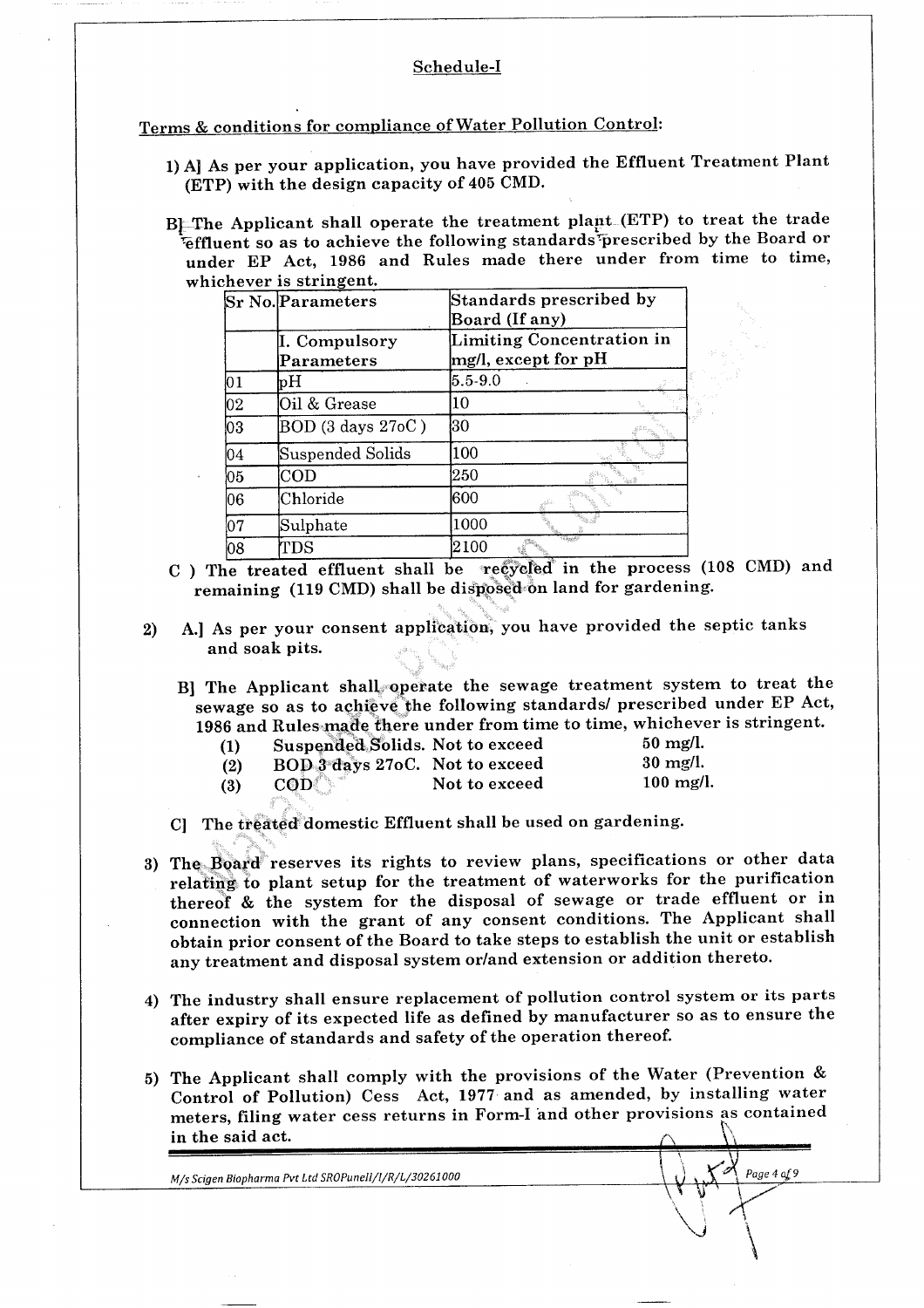| Sr.<br>no. | Purpose for water consumed                                                                           | Water consumption<br>quantity (CMD) |
|------------|------------------------------------------------------------------------------------------------------|-------------------------------------|
| 1.         | Industrial Cooling, spraying in mine pits or<br>boiler feed                                          | 111.0                               |
| 2.         | Domestic purpose                                                                                     | 15.0                                |
| 3.         | Processing whereby water gets polluted &<br>pollutants are easily biodegradable                      | 127.00                              |
| 4.         | Processing whereby water gets polluted &<br>pollutants are not easily biodegradable and<br>are toxic | 0                                   |

6) The Applicant shall provide Specific Water Pollution control system as per the conditions of EP Act,1986 and rule made there under from time to time/ Environmental Clearance / CREP guidelines.

Ę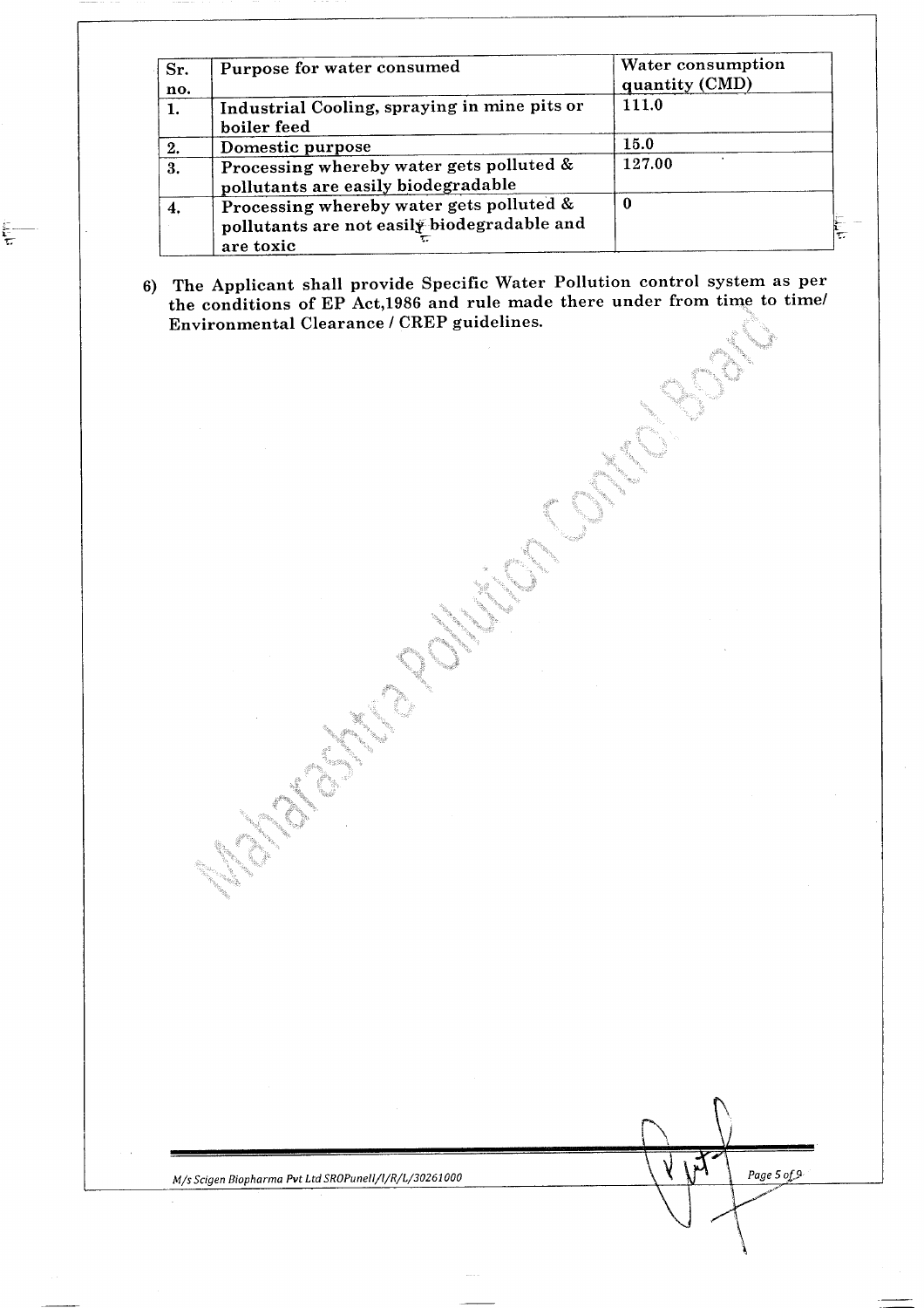#### Schedule-II

# Terms & conditions for compliance of Air Pollution Control:

1. As per your application, you have provided the Air pollution control (APC) system and also erected following stack (s) and to observe the following fuel pattern-

| Sr. | Stack APC Height Type of Quantity S % SO <sub>2</sub><br>No. Attached To System in Mtrs. Fuel & CoM KgDay |                          |            |                      |      |    |
|-----|-----------------------------------------------------------------------------------------------------------|--------------------------|------------|----------------------|------|----|
|     | Boiler (2 nos 1<br>stand-by)                                                                              | 33<br>combine<br>d stack | $mt$   LDO | 1998 lit/day<br>each | -1.8 | 71 |
| 2   | DG set 1250<br>KVA                                                                                        | 30 <sub>mt</sub>         | <b>HSD</b> | $125$ lit/hr         | 0.5  | 60 |

- 2. The Applicant shall provide Specific Air Pollution control equipments as per the conditions of EP Act, 1986 and rule made there under from time to time / Environmental Clearance / CREP guidelines.
- 3. The applicant shall operate and maintain above mentioned air pollution ne applicant shall operate and maillean assets the control of pollutants to the following ontrol sys<br>....dards:

|                              |               | <b>CONTRACTOR</b>              |
|------------------------------|---------------|--------------------------------|
| $\mathord{\mid}$ Particulate | Not to exceed | $150 \text{ mg}/\text{Nm}^3$ . |
| matter                       |               |                                |
|                              |               |                                |

- 4. The Applicant shall obtain necessary prior permission for providing additional control equipment with necessary specifications and operation thereof or alteration or replacemenalteration well before its life come to an end or erection of new pollution control equipment,
- 5. The Board reserves its rights to vary all or any of the condition in the consent, if due to any technological improvement or otherwise such onsent, if due to any complement in recoverience of the change of any control equipment, other in whole or ariation (including v<br>n part is necessary).

*\ 6 of 9*

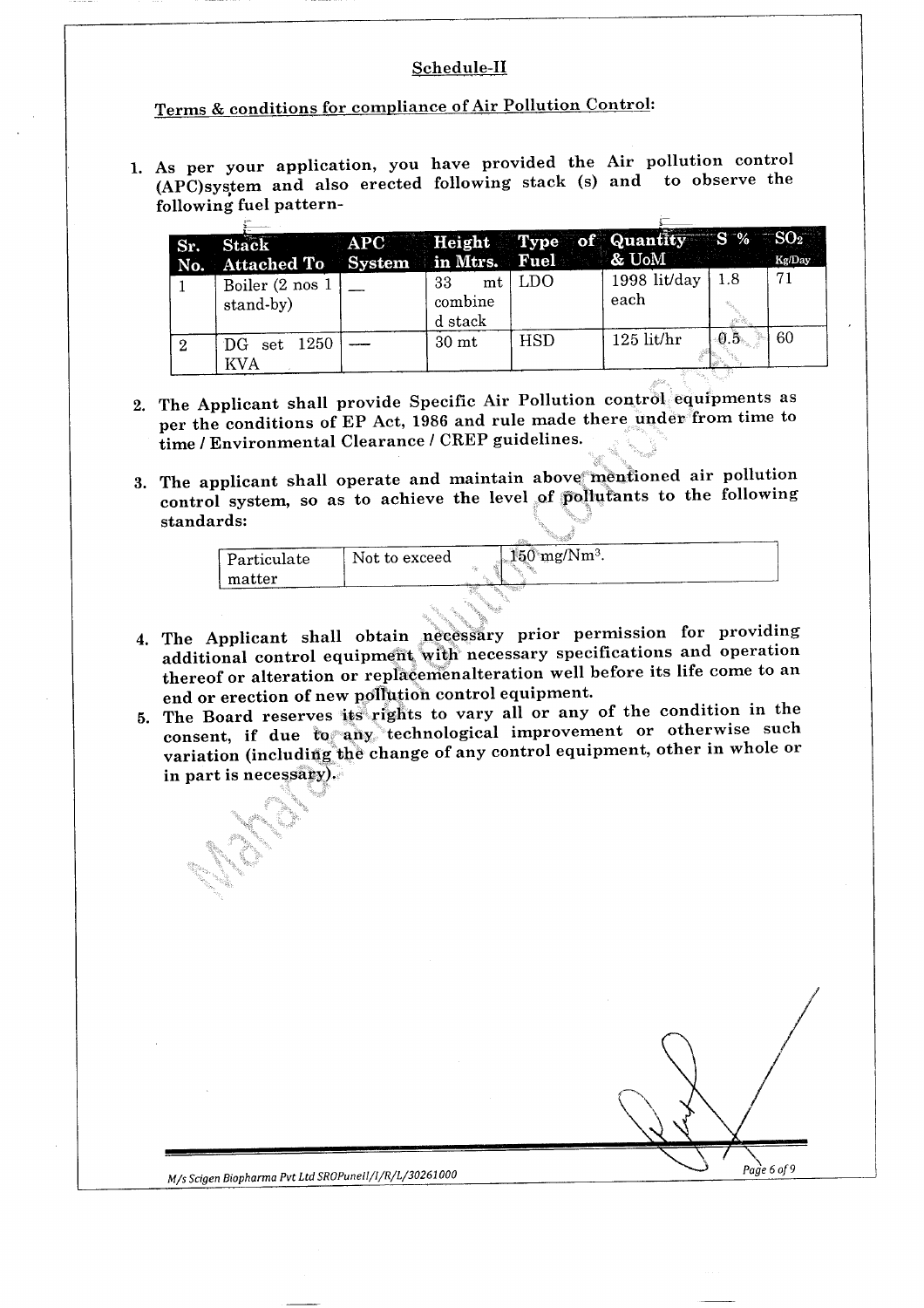#### **Schedule-Ill Details of Bank Guarantees**

| Sr.<br>No. | Consent<br>$(C_{\mathbf{t}})$<br>E/O/R | Amt of<br>BG<br>Imposed | Submissi<br>on Period | Purpose of BG                                  | Complian<br>ce Period | Validity<br>Date |
|------------|----------------------------------------|-------------------------|-----------------------|------------------------------------------------|-----------------------|------------------|
|            | $C$ to $R$                             | 5.0 Lakh                | Submitted             | & M of pollution<br>$\Omega$<br>control system | 30.04.2015            | 30.08.20<br>15   |

 $\sum_{i=1}^{n}$ 

The existing BG of Rs 5 lakless shall be extended upto the period of **30.08.2015.**

MARIE SINGLETING

*M/s Scigen Biopharma Pvt Ltd SROPunelI/l/R/L/30261000 fields fields fields**f***<sub>0</sub>***ge 7 of* **9**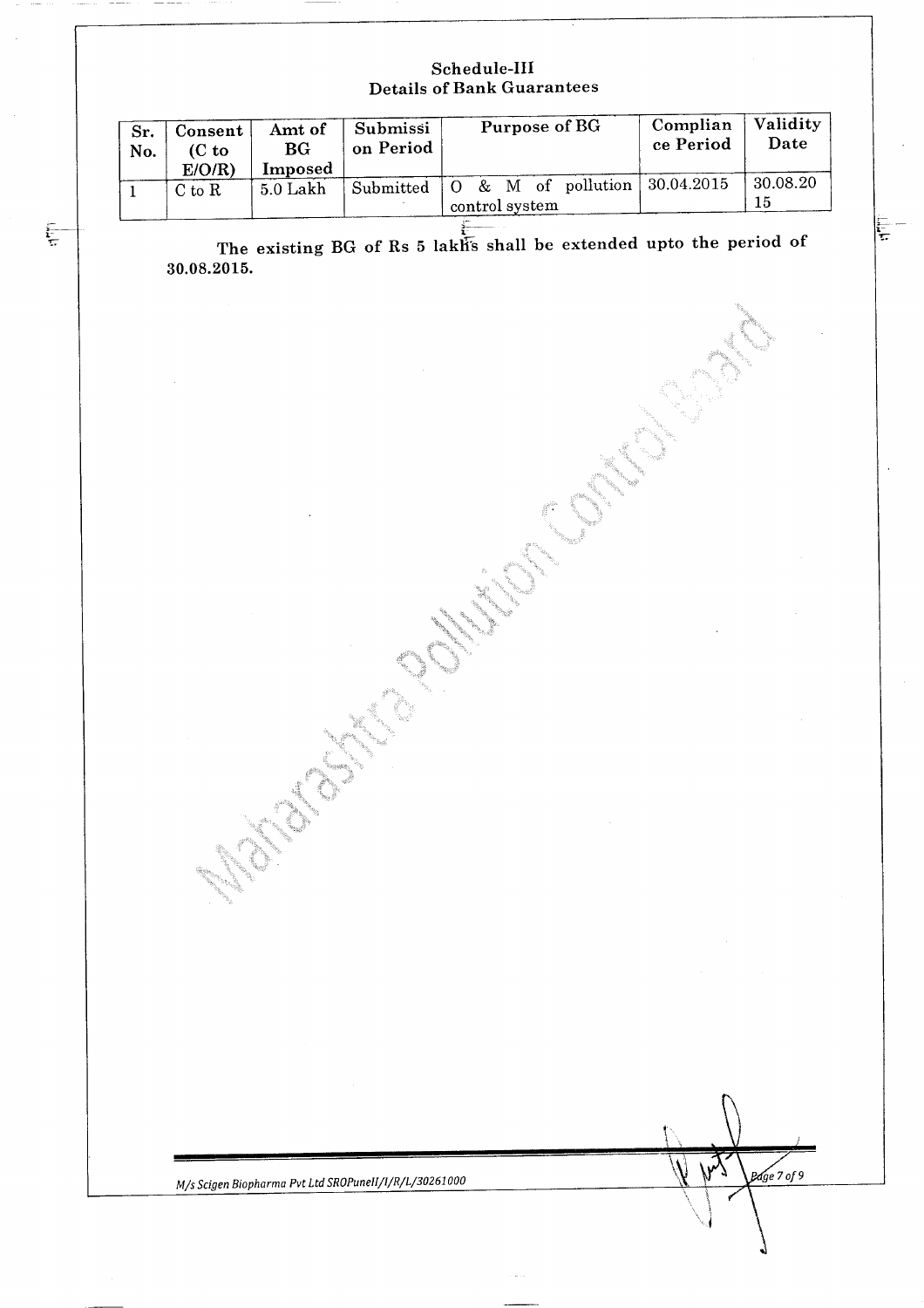#### **Schedule-IV**

**General Conditions:**

- 1) The applicant shall provide facility for collection of environmental samples and samples of trade and sewage effluents, air emissions and hazardous waste to the ples of trade and sewage eminents, air emissions and hall navigations will be pointed. rd staff at the terminal or desired in the behalf.
- services rendered in this benait.<br>Industry should monitor effluent quality, stack emissions and ambient air quality<br>monthly/granterly.
- monthly/quarterly.<br> $\frac{1}{2}$  is note in the chimney/(s) and facilities such as ladder, p applicant shall provide ports in the chinners  $\frac{1}{2}$  and the same shall be open for platform etc. for monitoring the air emissions and the same shall be open for inspection to/and for use of the Board's Staff. The chimney(s) vents attached to pection to/ and for use of the board's stand the emission such as  $S-1$ ,  $S-2$ , etc. and the sources of emission shall be designated by numbers of
- these shall be painted/ displayed to facilitate identification.<br>4) Whenever due to any accident or other unforeseen act or even, such emissions occur or is apprehended to occur in excess of standards laid down, such information shall be forthwith Reported to Board, concerned Police Station, office of Directorate of Health Services, Department of Explosives, Inspectorate of Factories and Local Body. In case ryices, Department of Explosives, Hispecturiate of Pactures and Control equipments, the production process connected to it shall failure of p
- be stopped.<br>5) The applicant shall provide an alternate electric power source sufficient to operate all pollution control facilities installed to maintain compliance with the terms and conditions of the consent. In the absence, the applicant shall stop, reduce or otherwise, control production to abide by terms and conditions of this consent.
- 6) The firm shall submit to this office, the 30th day of September every year , the Environmental Statement Report for the financial year ending 31st March in the prescribed Form-V as per the provisions of rule 14 of the Environment (Protection)  $\frac{1}{2}$  (Second American American American American American American American American American American American American American American American American American American American American American American Ameri
- $\frac{1}{2}$  (Second Amendment) Rules, 1992. pe industry shall recycle/reprocess ease/recover in the Water of The Times of the Can be provision contain in the HW(MH&TM) Rules 2008, which can be recycled/processed/reused/recovered and only waste which has to be incinerated shall go to incineration and waste which can be used for land filling and cannot be to incineration and waste which can be used for that  $\frac{1}{2}$  many  $\frac{1}{2}$  and  $\frac{1}{2}$  order to reduce load on cycled/reprocessed etc. situum gu tul that
- incineration and landfill site/environment.<br>8) The industry should comply with the Hazardous Waste (M,H & TM) Rules, 2008 and submit the Annual Returns as per Rule 5(6) & 22(2) of Hazarsous Waste (M,H & TM) but the Annual Resurs as per rule  $\sigma(\sigma)$  or  $\sigma$  is reasonable. The preceding  $\sigma$  and  $\sigma$  arch in Form-IV by 30<sup>th</sup> June of every ules,
- $\frac{1}{2}$  year.<br>year. n inspection book shall be
- their visit to the applicant.<br> **he applicant shall make an application for reflexive**<br>experience the data of the consent.
- 60 days before the date of the expiry of the consent.<br>11) Industry shall strictly comply with the Water (P&CP) Act, 1974, Air (P&CP) Act, 1981 and Environmental Protection Act, 1986 and industry specific standard under EP nd Environmental Protection Act, 1990 and masses of the contract of the contract of working website(www.mpcb.gov.in).
- Rules 1986 which are available on  $\mu_1$  website www.inpersonal cell with qualified  $\frac{1}{2}$  industry shall constitute an Environmental  $\frac{1}{2}$ tatt/personnel/agency to
- 13) Separate drainage system shall be provided for collection of trade and sewage effluents. Terminal manholes shall be provided at the end of the collection system with arrangement for measuring the flow. No effluent shall be admitted in the with arrangement for measuring the now. To effluent shall find its way other than in designed and provided and provided and provided system.
- other than in designed and provided conection system. Neither storm water nor discl

 $\sqrt{m^2}$ \ '

Page 8 of 9

*M/s Scigen Biopharma Pvt Ltd SROPunell/l/R/L/30261000*